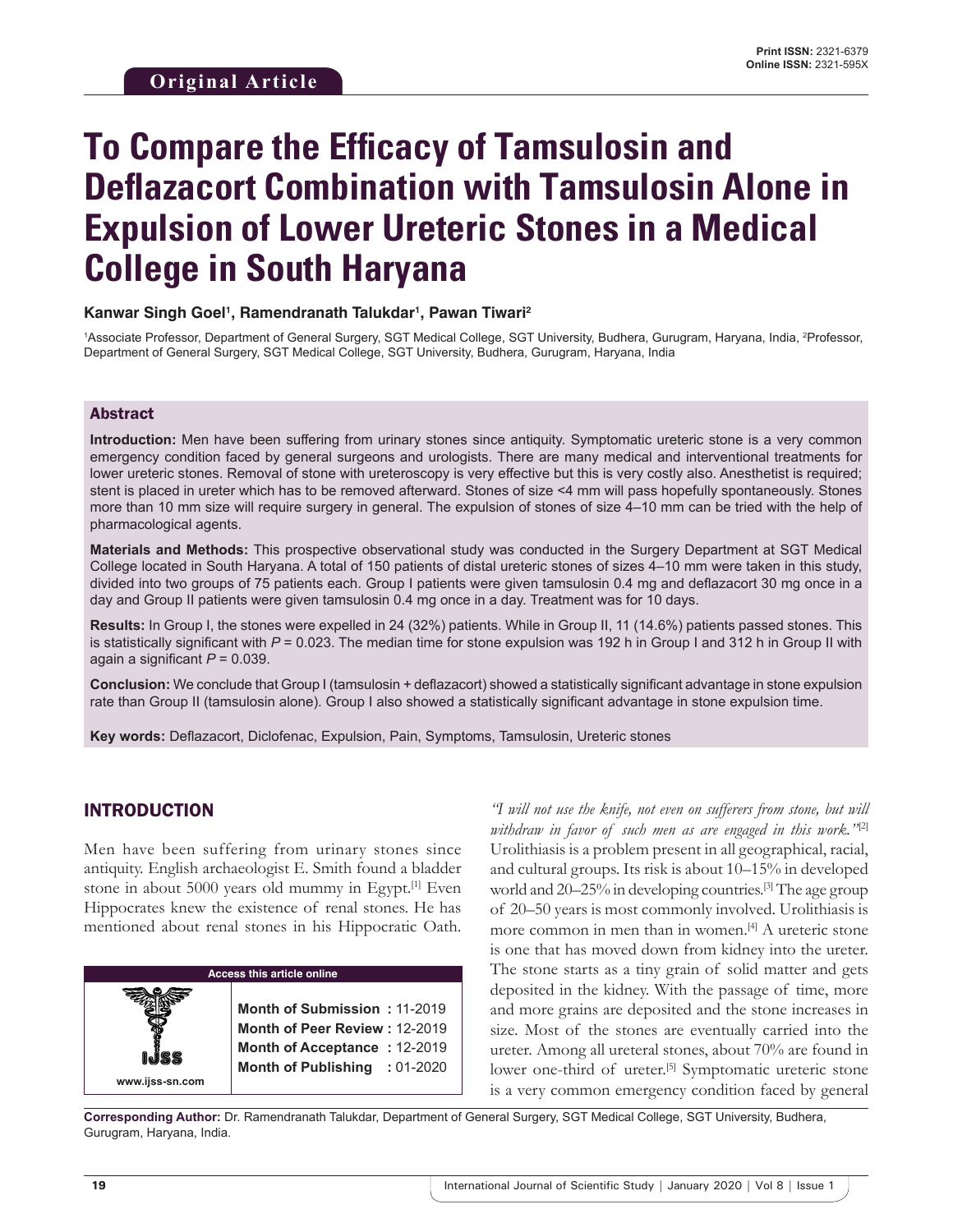surgeons and urologists. The pain is very severe. The pain is of colicky type and radiates from loin to groin, often to the tip of the genitalia, i.e. testis in males and labia majora in females. Nausea, vomiting, and sweating are usually due to pain and reflex pylorospasm. Hematuria, dysuria, frequency, and strangury may be present. There may be tenderness in iliac fossa and renal angle, but there is no rebound tenderness. It is difficult to differentiate this pain from the pain of appendicitis, cholecystitis, ovarian, or tubal pathology.<sup>[6]</sup> A large number of stones of size 2–4 mm will pass spontaneously in about 95% of cases.<sup>[7]</sup> There are many medical and interventional treatments for lower ureteric stones. Removal of stone with ureteroscopy is very effective but this is very costly also. Anesthetist is required; stent is placed in ureter which has to be removed afterward.[8-11] There are many pharmacological agents such as diclofenac, alkalizers, indomethacin, nifedipine, floroglucin, prazosin, deflazacort, silodosin, tamsulosin, and alfuzosin. We know that stones of size <4 mm will pass spontaneously in most of the cases.[7] Stones more than 10 mm size will require surgery in general. The expulsion of stones of size 4–10 mm can be tried with the help of pharmacological agents.[12] Further, surgery is also modality of choice if the intravenous urography shows deterioration of kidney functions, if there is coexisting infection and if the stone is impacted in ureter with persistent symptoms.<sup>[6]</sup> The genitourinary system is controlled by the autonomic nervous system (both sympathetic and parasympathetic). Hence, the autonomic nervous system is also responsible for modulating ureteric activity. Within the sympathetic system, alpha-adrenergic fibers are excitatory while betaadrenergic fibers are inhibitory. Alpha-adrenergic fibers act on alpha-adrenergic receptors which are of three types, (1) alpha-1A, (2) alpha-1B, and (3) alpha-1D adrenergic receptors. Alpha-1A receptors are found in the proximal urethra, prostate, and distal one-third of ureter. Alpha-1B receptors are found more densely in the vascular smooth muscles while alpha-1D receptors are predominantly found in the detrusor and distal one-third of ureter.<sup>[13,14]</sup> A further study also revealed that alpha-1A and alpha-1D receptors are present more densely in the distal one-third of ureter than other adrenergic receptors.[15] Alpha-adrenergic stimulation induces a positive chronotropic effect, increasing ureteral peristaltic frequency and a positive inotropic effect, increasing muscle tone thus ultimately resulting in ureteral contraction, and decreased volume of urine flow passing through the ureter.<sup>[16]</sup> Alpha-blockers acting on these receptors relax the ureter and facilitate stone passage.[17]

Most recent alpha-receptor blocker to be used in this regard is tamsulosin which selectively acts on alpha-1A and alpha-1D receptors and these receptors are more abundantly present in lower part of ureter, so tamsulosin is more effective in expulsion of lower ureteric stones. The effect of tamsulosin on the obstructed ureter is to induce and increase in the intraureteral pressure gradient around the stone, that is, an increase in the urine bolus above the stone (and consequently, an increase in intraureteral pressure above the stone) as well as decreased peristalsis below the ureter (and consequently, a decrease in intraureteral pressure below the stone) in association with the decrease in basal and micturition pressures even at the bladder neck. By this mechanism of action, tamsulosin facilitates spontaneous passage of ureteral stone and reduces associated renal colic. Tamsulosin also decreases the frequency of phasic peristaltic contractions in the obstructed ureteral tract, but basal tone is marginally affected.[18] Tamsulosin being highly uroselective has very little activity over alpha-1B adrenergic receptors (the predominant subtype in the vasculature) as compared with other alpha-blockers, so it shows no dilatation of blood vessels, no change in blood pressure and pulse rate, no first-dose hypotension, and no increase in cardiovascular events. The only side effects of tamsulosin are dizziness and retrograde ejaculation.<sup>[19]</sup>

Stones cause inflammatory reaction and edema of ureteric mucosa.[20] Steroids by their anti-inflammatory action and capacity to decrease edema help to prevent these reactions. Deflazacort is a corticosteroid derived from prednisolone. It has mainly glucocorticoid activity. It is associated with side effects such as gastrointestinal tract disturbances, fluid and electrolyte disturbances, impaired healing, and increased susceptibility to infections, skin stria, and acne on long-term use. When used in combination with alpha antagonists<sup>[21,22]</sup> or calcium channel blockers,<sup>[23]</sup> it seems to increase the efficacy of these agents.

A few studies have been conducted in Western countries to find out the efficacy of tamsulosin in combination with deflazacort in expulsion of lower ureteral calculi. However, the results of different authors are at variance. Moreover, the disease spectrum in our country is different from that in developed countries mainly due to delay in diagnosis, delay in investigations, and lack of awareness. Therefore, it has been planned to study the role of tamsulosin and deflazacort combination and tamsulosin alone in expulsion of ureteric stone in Indian population.

## MATERIALS AND METHODS

This prospective observational study was conducted in the Department of General Surgery at SGT Medical College (which happens to be in South Haryana), SGT University, Budhera, Gurugram, Haryana, India, from January 2018 to September 2019. A total of 150 patients coming to urology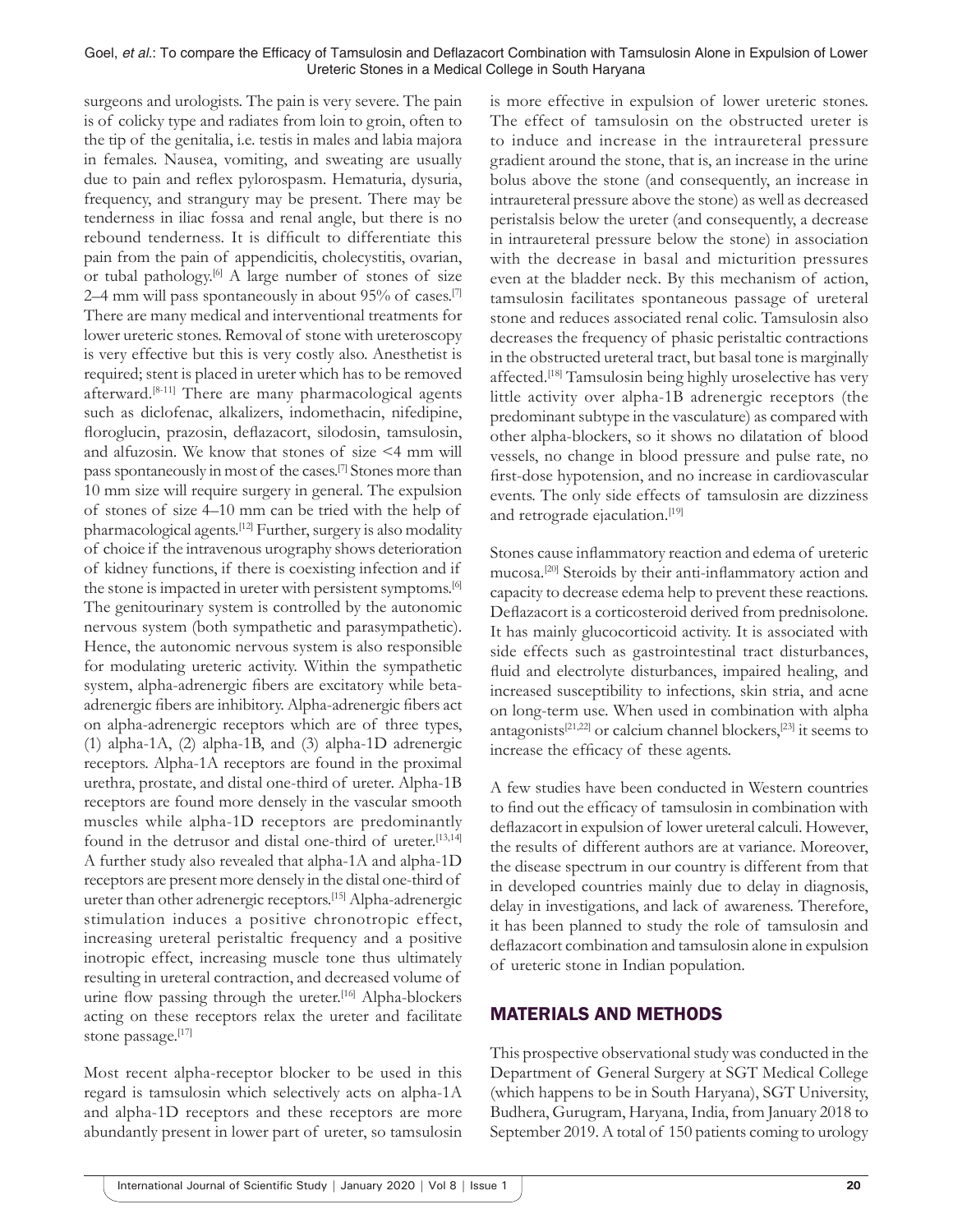or surgery outpatient department or emergency department with complaints of colicky abdominal pain and diagnosed, distal ureteric stones with the help of plain X-ray abdomen kidney, ureter, and bladder (KUB) or ultrasonography of KUB and of sizes 4–10 mm were considered for this study. Patients with stones, of more than 10 mm size, bilateral stones, impaired renal functions, coexisting infections, urethral stricture, history of ureteric surgery in past, severe hydronephrosis, liver disease, patients on beta-blockers, and patients with pregnancy were excluded from this study. An informed consent about the nature of research study was taken.

## **Study Design**

This was a prospective observational study.

#### **Ethical Considerations**

The study was started after taking approval from the Institutional Ethics Committee for Research on Human Subjects. Throughout the study, ethical considerations were followed strictly. Confidentiality was ensured. The data were collected, and entries were made, and analysis was carried out using statistical SPSS version 23 software. Analysis was studied using Chi-square test.

All patients presenting with ureteric colic were given injection hyoscine butyl bromide intravenously and injection diclofenac intramuscularly. In all the cases, clinical history and examination were followed by relevant investigations such as urine complete examination, blood urea, skiagram, and ultrasonography of KUB region. Diagnosis of ureteric stone was made based on typical history of pain and its radiation, urinary symptoms, urine examination, skiagram, and ultrasonography.

These patients were allocated randomly to two groups of 75 each. Alternate patient was allocated to Group I and Group H. Group I (study group) patients were given a combination of tamsulosin 0.4 mg and deflazacort 30 mg and Group II (control group) patients were given tamsulosin 0.4 mg. Duration of treatment was 10 days or for lesser number of days if the stone passed earlier. Patients were prescribed diclofenac (50 mg) tablet as and when required. They were treated in the outpatient department. Patients were instructed to note the day, they pass the stone.

These patients were reassessed on the  $3<sup>rd</sup>$ ,  $5<sup>th</sup>$ ,  $10<sup>th</sup>$ , and 15th days or telephonically. All patients were asked to pass urine through a sieve to note the passage of the stone. A skiagram and ultrasonography of KUB region was repeated to confirm whether stone had passed or not. The success rate of these two groups was assessed. Statistical analysis was done for expulsion of stone, days taken for expelling the stone, number of pain episodes, and amount of analgesics required during the treatment period.

# RESULTS

The present prospective randomized study comprised 150 patients who attended the outpatient Department of Surgery and Urology and Emergency Department of SGT Medical College, SGT University, Budhera, Gurugram, Haryana. The study was conducted over a period of 1 year and 9 months from January 2018 to September 2019. In all the cases, clinical history and examination followed by relevant laboratory investigations such as hemoglobin, total leukocyte count, differential leukocyte count, blood urea, serum creatinine, urine complete examination, USG KUB, and plain X-ray KUB. One hundred and fifty diagnosed cases of lower ureteric stones were enrolled and allocated randomly. Each alternate patient was assigned to Groups I and II. Group I comprised 75 patients who were given tamsulosin 0.4 mg and deflazacort 30 mg once in a day for 10 days. Group II comprised another 75 patients who were given tamsulosin 0.4 mg once in a day for 10 days. All the patients had this treatment at their home. The mean age of the patients in Group I was 31.8 years and Group II was 34.1 years with  $P = 0.502$  [Table 1]. Sex distributions revealed that in Group I, there were 76% of male and 24% of female patients. In Group II, there were 81.3% of male and 18.7% of female patients,  $P = 0.569$  [Table 2]. Stones were located on the right side in 61.3% and left side in 38.7% in Group I patients. In Group II patients, stones were located on the right side in 57.3% and on the left side in 42.7% with  $P = 0.576$  [Table 3]. Median stone size was 5.4 mm in Group I and 6.3 mm in Group II patients with *P* = 0.612 [Table 4]. Pain was present in all the patients. In both the groups, in 78.7% of patients, the pain radiated

| Table 1: Mean age in years     |             |                 |         |  |  |
|--------------------------------|-------------|-----------------|---------|--|--|
| <b>Characteristic</b>          | Group I     | <b>Group II</b> | P value |  |  |
| Mean age                       | 31.8        | 34.1            | 0.502   |  |  |
| Table 2: Sex distributions     |             |                 |         |  |  |
| <b>Characteristic</b>          | Group I (%) | Group II (%)    | P value |  |  |
| Sex                            |             |                 |         |  |  |
| Male                           | 57 (76.0)   | 61 (81.3)       | 0.569   |  |  |
| Female                         | 18 (24.0)   | 14 (18.7)       |         |  |  |
| <b>Table 3: Stone location</b> |             |                 |         |  |  |
| <b>Characteristic</b>          | Group I     | <b>Group II</b> | P value |  |  |
| Stone location                 |             |                 |         |  |  |
| Right                          | 46 (61.3)   | 43 (57.3)       | 0.576   |  |  |
| Left                           | 29 (38.7)   | 32(42.7)        |         |  |  |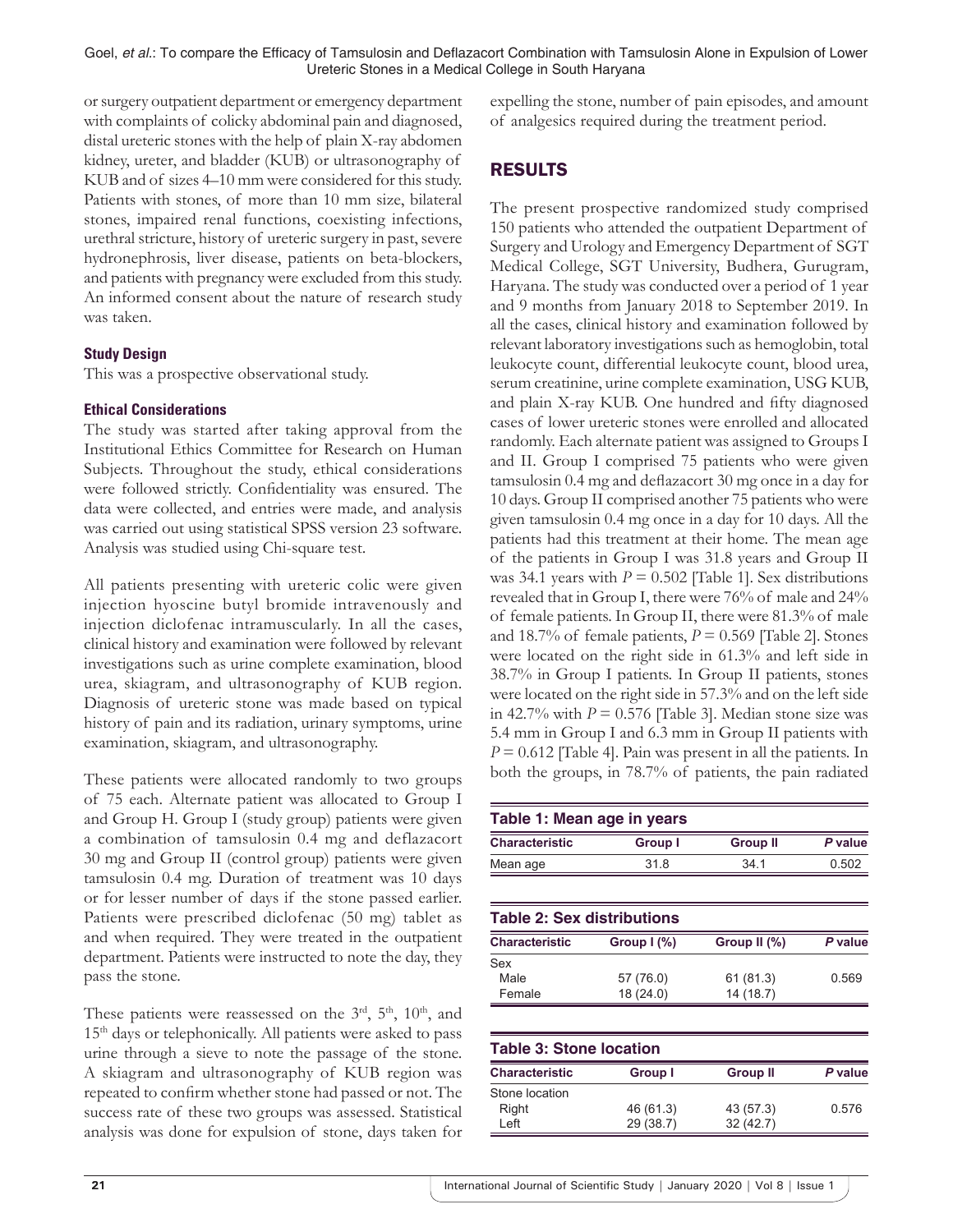from loin to groin and often to the tip of the genitalia. Burning micturition was present in 20.0% of patients. Nausea, vomiting, and sweating due to pain and reflex spasm occurred in 52.7% of patients. Urinary urgency occurred in 16.0% of patients. Hematuria, dysuria, and strangury occurred in 11.3% of patients. Tenderness in iliac fossa and renal angle without any rebound tenderness occurred in 10.0% of patients [Table 5]. Hydroureter was found in 25.3% in Group I and 22.7% in Group II patients. There was no hydronephrosis in any patients [Table 6]. This study revealed that in 48.0% of patients in Group I and 45.3% in Group II, additional 225 mg diclofenac was used. In 28.0% of patients in Group I and in 30.7% of patients in Group II, more than 225 mg diclofenac was used. In rest of the patients, the amount was 150 mg or no additional diclofenac [Table 7]. The stone expulsion occurred in 24 (32.0%) patients in Group I and 11 (14.6%) patients in Group II with a significant  $P = 0.023$  [Table 8]. The stone was expulsed in median 192 h in Group I and 312 h in Group II with a significant  $P = 0.039$  [Table 9]. The side effects we observed were nausea and vomiting in 8 (10.7%) patients in Group I and in 11 (14.7) patients in Group II. Headache was in 5 (6.7%) patients in Group I

| Table 4: Median size of stone in mm |         |                 |         |  |
|-------------------------------------|---------|-----------------|---------|--|
| <b>Characteristic</b>               | Group I | <b>Group II</b> | P value |  |
| Median size of stone                | 54      | 63              | በ 612   |  |

**Table 5: Symptoms**

| <b>Symptoms</b>                              | <b>Group I</b> | <b>Group II</b> | Total $(\%)$ |
|----------------------------------------------|----------------|-----------------|--------------|
| Pain                                         | 75             | 75              | 150 (100)    |
| Radiation of pain                            | 62             | 56              | 118 (78.7)   |
| Burning of micturition                       | 18             | 12              | 30(20.0)     |
| Nausea, vomiting, and sweating               | 38             | 41              | 79 (52.7)    |
| Urgency                                      | 11             | 13              | 24 (16.0)    |
| Hematuria, dysuria, and<br>strangury         | 8              | 9               | 17(11.3)     |
| Tenderness in iliac fossa and<br>renal angle |                | 8               | 15(10.0)     |

| Table 6: Incidence of back pressure changes |                 |                       |  |
|---------------------------------------------|-----------------|-----------------------|--|
| <b>Groups</b>                               | Hydroureter (%) | <b>Hydronephrosis</b> |  |
| Group I                                     | 19(25.3)        | Nil                   |  |
| Group II                                    | 17(22.7)        | Nil                   |  |

| Table 7: Amount of additional diclofenac used          |           |                 |  |
|--------------------------------------------------------|-----------|-----------------|--|
| <b>Amount of additional</b><br>diclofenac used (in mg) | Group I   | <b>Group II</b> |  |
| $\Omega$                                               | 4(5.3)    | 2(2.7)          |  |
| 150                                                    | 14 (18.7) | 16(21.3)        |  |
| 225                                                    | 36(48)    | 34(45.3)        |  |
| >225                                                   | 21(28)    | 23 (30.67)      |  |

and in 7 (9.3%) patients in Group II. Dizziness was found in 3 (4.0%) patients in Group I and in 4 (5.3%) patients in Group II. Constipation was found in 11 (14.7%) patients in Group I and in 2 (2.7%) patients in Group II. Retrograde ejaculation was found in 4 (5.3%) patients in Group I and in 5 (6.7%) patients in Group II. Nasal congestion was found in 4  $(5.3\%)$  patients in Group I and in 2  $(2.7\%)$  patients in Group II; diarrhea was found in 3 (4.0%) patients in Group I and in 2 (2.7%) patients in Group II [Table 10]. The side effects were insignificant and the therapy was continued.

## **DISCUSSION**

There are different approaches for the treatment of lower ureteric stones. First and foremost is spontaneous expulsion. The second approach is by the use of different pharmacological agents. Still, other approaches are endoscopic removal of stone. Various factors for spontaneous expulsion of ureteric stone are the size of stone, site of stone, and history of spontaneous stone

| <b>Table 8: Stone expulsion rate</b> |           |                 |         |  |
|--------------------------------------|-----------|-----------------|---------|--|
| <b>Characteristic</b>                | Group I   | <b>Group II</b> | P value |  |
| <b>Expulsion rate</b>                | 24 (32.0) | 11(14.6)        | 0.023   |  |

|  |  |  |  | Table 9: Median time of stone expulsion |
|--|--|--|--|-----------------------------------------|
|--|--|--|--|-----------------------------------------|

| <b>Characteristic</b>                      | Group I | <b>Group II</b> | P value |
|--------------------------------------------|---------|-----------------|---------|
| Median time of stone<br>expulsion in hours | 192     | 312             | 0.039   |

| Table 10: Side effects of therapy |             |              |  |
|-----------------------------------|-------------|--------------|--|
| <b>Side effects</b>               | Group $(%)$ | Group II (%) |  |
| Nausea and vomiting               | 8(10.7)     | 11(14.7)     |  |
| Headache                          | 5(6.7)      | 7(9.3)       |  |
| <b>Dizziness</b>                  | 3(4.0)      | 4(5.3)       |  |
| Constipation                      | 11(14.7)    | 2(2.7)       |  |
| Retrograde ejaculation            | 4(5.3)      | 5(6.7)       |  |
| Nasal congestion                  | 4(5.3)      | 2(2.7)       |  |
| Diarrhea                          | 3(4.0)      | 2(2.7)       |  |

## **Table 11: Expulsive rates using tamsulosin+deflazacort**

| <b>Study</b>                   | <b>Duration of</b><br>therapy (in days) | <b>Mean stone</b><br>size (in mm) | <b>Expulsion rate</b><br>in parentage |
|--------------------------------|-----------------------------------------|-----------------------------------|---------------------------------------|
| Dellabella et al.,<br>2004     | 28                                      | 6.9                               | 96.7                                  |
| Porpiglia et al.,<br>2002-2003 | 28                                      | 5.42                              | 85                                    |
| Porpiglia et al.,<br>2004-2005 | 10                                      | 5.88                              | 84.8                                  |
| Erkan et al.                   | 28                                      | 4.10                              | 75.5                                  |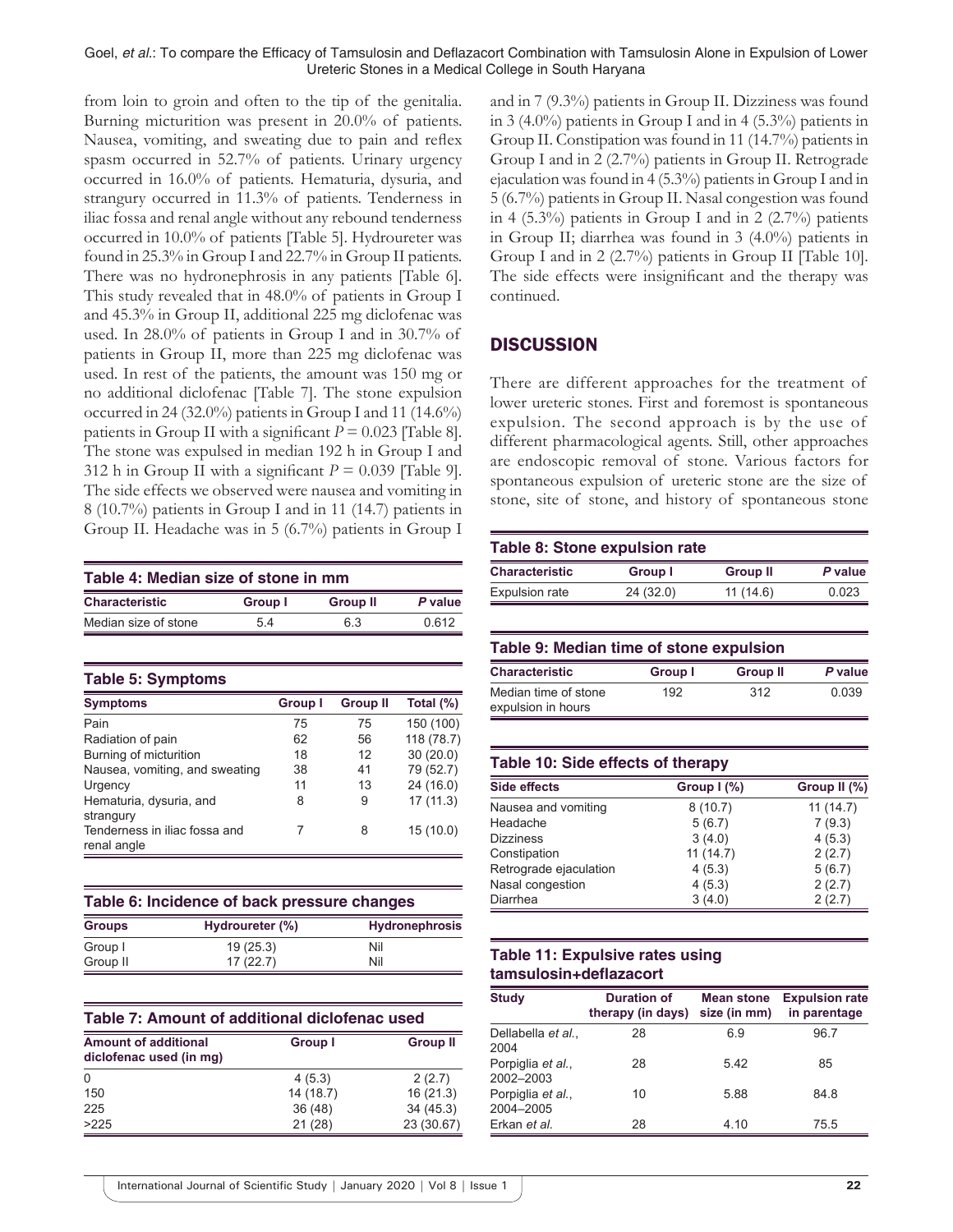expulsion. These factors cannot be modified. The factors which can be modified are the spasm of ureter, its edema, infection, and mechanism responsible for stone retention. The purposes of various pharmacological agents are to control pain, to check modifiable factors and expulsion of stone.

This prospective observational study was conducted in the Department of General Surgery at SGT Medical College, SGT University, Budhera, Gurugram, Haryana, India, from January 2018 to September 2019. A total of 150 patients coming to urology or surgery outpatient department or emergency department were considered. These patients complained of colicky abdominal pain and were diagnosed, distal ureteric stones with the help of plain X-ray abdomen KUB or ultrasonography of KUB. Stones of sizes 4–10 mm were considered for this study. Patients with stones, of more than 10 mm size, bilateral stones, impaired renal functions, coexisting infections, urethral stricture, history of ureteric surgery in the past, severe hydronephrosis, liver disease, patients on beta-blockers, and patients with pregnancy were excluded from this study. An informed consent about the nature of research study was taken.

So far as, age, sex, and site and size of stones are concerned, no statistically significant difference was observed between the two groups. The studies conducted by Dellabella *et al*., in 2002–2003,[24] and Porpiglia *et al*., 2002–2003,[25] report the predominance of lower ureteric stones in male, which is consistent with the study. Dellabella et al.<sup>[22]</sup> observed mean stone size as 6.9 mm and 6.4 mm in Group I and Group II, respectively. In a study by Porpiglia *et al*.,[21] the stone size was 5.88 mm and 5.96 mm in Group I and Group II, respectively. Porpiglia et al.<sup>[21]</sup> noticed that the right-sided ureteric stones were more than left sided. In this study, hydroureter was noted in 25.3% in Group I and 22.7% in Group II. Hydronephrosis was not seen in any patient because patients with hydronephrosis were not considered in this study. In most of the patients, additional diclofenac was used, for example, in Group I, 150 mg additional diclofenac was used in 18.7%, 225 in 48%, and more than 225 mg diclofenac was used in 28%. In only 5.3% of patients, no additional diclofenac was used. Respective figures for Group II are 21.3%, 45.3%, 30.7%, and 2.7%.

The most recent alpha-blocker being used for expulsion of ureteric stone is tamsulosin which selectively acts on alpha-1A and alpha-1D receptors, and these receptors are more abundantly present in lower part of ureter. Tamsulosin decreases the frequency of phasic peristaltic contraction in the obstructed ureteral tract, but basal tone is marginally affected. Several trials have shown the beneficial effects for expulsion of lower ureteral stones with tamsulosin alone or in combination with deflazacort. With tamsulosin alone in Group II, our expulsion rate is 14.6% and median time of stone expulsion is 312 h. In a study by Cervenàkov et al.,<sup>[26]</sup> the stone expulsion rate was 80%, in Autorino et al.,<sup>[27]</sup> 88%, Kaneko et al.,<sup>[28]</sup> 77%, and Griwan et al.<sup>[29]</sup> observed 90% expulsion rate. The cause for higher rate of stone expulsion in above studies and lower rate of stone expulsion in our study is not known. In our study in Group I (tamsulosin with deflazacort), the expulsion rate is 32%. Stone expulsion rate with a combination of tamsulosin and deflazacort in various studies shown in Table 11 varies from 75.5% to 96.7%. Again, we have no explanation, why our rates are low and the above study rates are very high. Mean time of stone expulsion in Group I was 192 h and in Group II 312 h. In a study by Dellabella *et al.*, 2004, the mean time of stone expulsion was 72 h in Group I and 168 h in Group II. Only a few patients suffered from the side effects such as nausea, vomiting, headache, dizziness, constipation, retrograde ejaculation, nasal congestion, and diarrhea. The side effects were mild and the therapy was continued.

## **CONCLUSION**

Age: No statistically significant difference was observed in mean age between the two groups. Sex: No significant difference was observed in sex distribution. Lower ureteric stones were more common in males than females. Lower ureteric stones were more common on the right side than the left side. Stone size: No significant difference was observed in stone size. Additional dose of diclofenac required was almost same in both the groups. Group I showed a statistically significant advantage in stone expulsion rate. Group I showed a statistically significant advantage in stone expulsion time.

## ACKNOWLEDGMENT

I would like to acknowledge the books, SRB's Manual of Surgery 6<sup>th</sup> edition by Sriram Bhat M.

I would also like to acknowledge Dr. Ramendranath Talukdar, Associate Professor, and Dr. Pawan Tiwar, Professor, Department of General Surgery, SGT Medical College, SGT University, Budhera, Gurugram, Haryana, India, for all the help made in writing this original research article.

## REFERENCES

1. Menon M, Rsnik MI. Urinary lithiasis etiology, diagnosis and medical management. In: Retik AB, Vaughan ED Jr., Wein AJ, Kavoissi LR, Novick AC, Partin AW, editors. Cambell's Urology. 8th ed. Philadelphia,